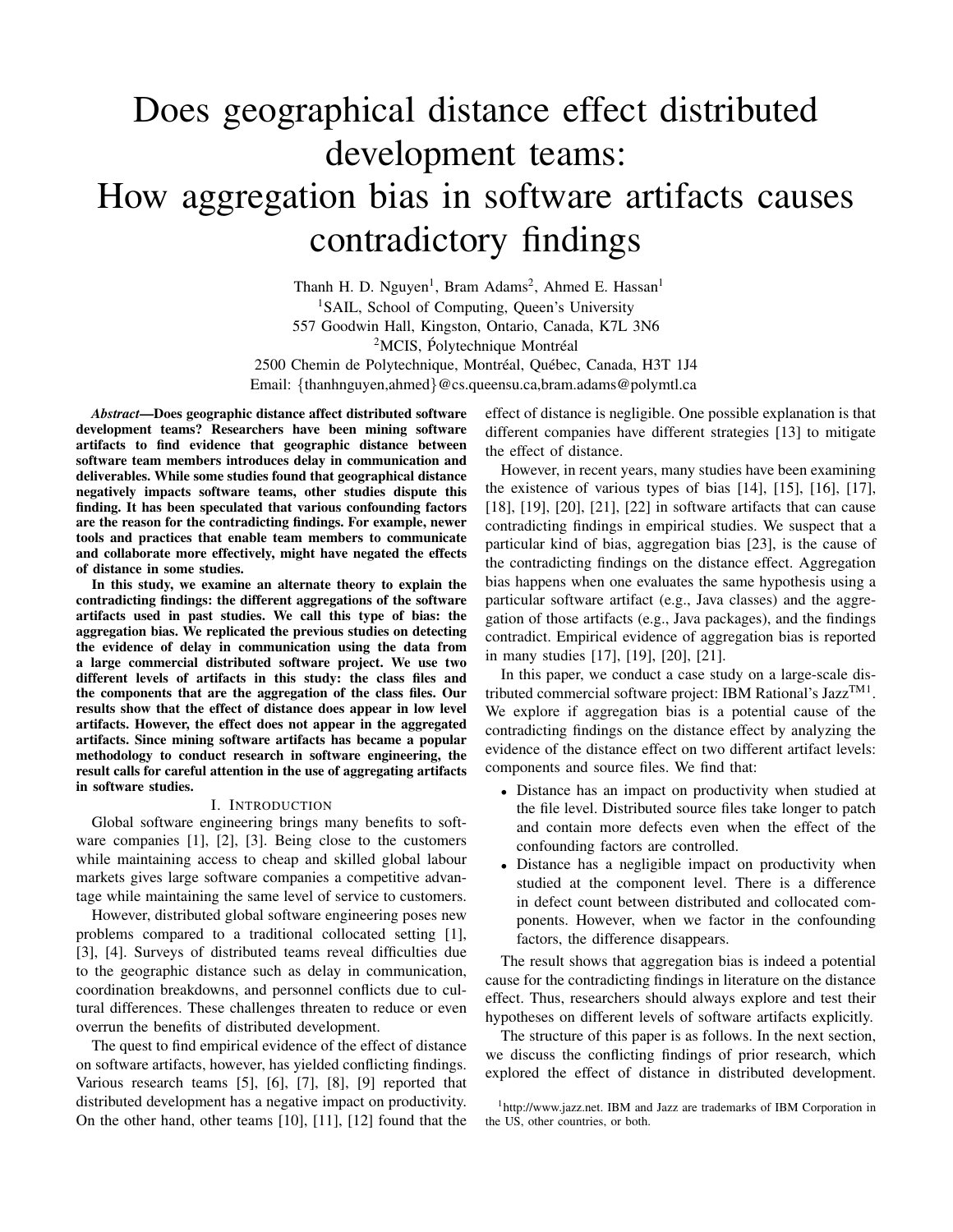| <b>Study</b>    | <b>Artifacts</b> used | Target of        | The distance                 |
|-----------------|-----------------------|------------------|------------------------------|
|                 |                       | investigation    | effect                       |
| [8]             | Change<br>request     | Delay in commu-  | Distributed<br>$\Rightarrow$ |
|                 | (Task or Defect)      | nication         | longer to fix                |
| [11]            | Change<br>request     | Delay in commu-  | Negligible effect            |
|                 | (Task or Defect)      | nication         |                              |
| [10]            | Component             | Number of de-    | Negligible effect            |
|                 | (DLL)                 | fects            |                              |
| $[5]$ , $[6]$ , | Projects              | Number of de-    | Distributed<br>$\Rightarrow$ |
| [7]             |                       | fects            | more defects                 |
| [12]            | Source code (File)    | Number of de-    | Negligible effect            |
|                 | level)                | fects            |                              |
| [9]             | Change<br>request     | Delay in commu-  | Mixed                        |
|                 | (Task or Defect)      | nication, chance |                              |
|                 |                       | of reciprocation |                              |

TABLE I PAST STUDIES ON THE DISTANCE EFFECT

We also introduce the research questions used to structure our analyses. Section III presents our data collection method, the constructs and the statistical techniques used in this study. Section IV and Section V present the results of each research question. We discuss our results in Section VI. We conclude in Section VIII.

## II. RELATED WORK AND MOTIVATION

In this section, we introduce related work on the effect of distance in distributed software teams. We also explain the different levels of artifacts often used in previous studies.

# *A. Prior research on the effect of distance in global software engineering projects*

The effect of distance in distributed software teams, which we will call "the distance effect" for short in this paper, has been studied extensively. Experiments in the laboratory have found that even though technologies have enabled workers to collaborate remotely, the effectiveness compared to collocated workspaces is questionable [24]. Empirical studies of distributed software teams have explored difficulties of such workplaces. Battin et al. [1] report that distributed teams at Motorola suffer from loss of communication richness, coordination breakdown, and geographic dispersion. A survey of distributed software teams at Lucent Technologies showed that there are perceived difficulties in communication when it comes to distributed development [8]. Hinds et al. [25] found that distributed teams report more conflicts. Studies with large datasets have identified different factors such as time-zone differences [26], personal imbalance, or differences in experience [27] that affect productivity and quality of distributed teams.

However, the quest to find hard evidence through analyses of software artifacts has yielded contradicting findings. We summarize the past studies on the distance effect in Table I. For each study, we show the reference to the paper, the artifacts used in the study, and the findings. Herbsleb et. al. [8] found that the distance effect increases the delay in communication. However, our past case study [11] on another software project finds that the effect is very small. Bird et. al. [10] found that the number of defects does not change with the increased distance. Cataldo et. al. [5], [6], [7], on the other hand, found the opposite. Wagstrom and Datta [9] study the communication speed and reciprocality in a large distributed team. They found that geographic distance has no effect on both factors but the time zone difference has an impact on communication speed.

There are many possible explanations for the conflicting findings. One possibility is that companies have different strategies [13] to mitigate the effect of distance. For example, Herbsleb et. al. [8] and Nguyen et. al. [11] studied delay in task completion and communication at Lucent and IBM Jazz about five years apart from each other. It is possible that the Jazz project was able to cope with the geographic separation because of new awareness and new strategies for global software engineering.

However, we suspect that the different levels of software artifacts used in these studies might also play a role. We can observe from Table I that each past study focuses on a single level of artifacts. The authors probably looked at the most natural and available level for their studies. Herbsleb et. al. [8] and Nguyen et. al. [11] used change requests. Bird et. al. [10] and Cataldo et. al. [5], [6], [7] used software components or software projects. Spinellis [12] analyzed files.

# *B. Aggregation bias*

Figure 1 shows a conceptual diagram of a typical study that uses software artifacts. On the left side, we have the subject of study, in which the researchers are interested. For example, we studied the use of call dependencies on defect prediction [19]. In the middle are the artifacts that researchers collect. On the right side are the possible conclusions of the analysis. For example, we tried to find the effect of dependencies on defects in subcomponents. We found that using dependencies to predict defects has no potential benefit. From this, we might prematurely conclude that dependencies should not be used.

As shown in the middle of Figure 1, there are many levels of artifacts. The lowest level in our example is the source file such as Java or C++ source and header files. The higher levels are aggregation of the lower layers. The next level in our example are the subcomponents. For example, the JDT has Java packages that correspond to the Java editor or the debugger. The top level is the software project, which usually corresponds to a software product such as the Eclipse project<sup>2</sup>. A software project usually contains components. Each component is an aggregation of subcomponents, e.g., Java packages. For example, Eclipse consists of the Platform core, the Java development tools (JDT), the Plug-in Development Environment (PDE), and others. The levels in Figure 1 are only an example. Source files can be thought as aggregations of methods. Methods can be thought as aggregations of statements. The distinction depends on the software projects and/or the interpretation of the researchers.

Studies usually use one level of artifact implicitly. For example, Zimmermann et. al. [28] studied the benefits of using dependency structure in defect prediction at the component level. They found that dependencies improve the prediction. The implicit assumption here is that the study findings should be reflected equally at all levels of artifacts.

<sup>2</sup>The Eclipse Foundation: http://www.eclipse.org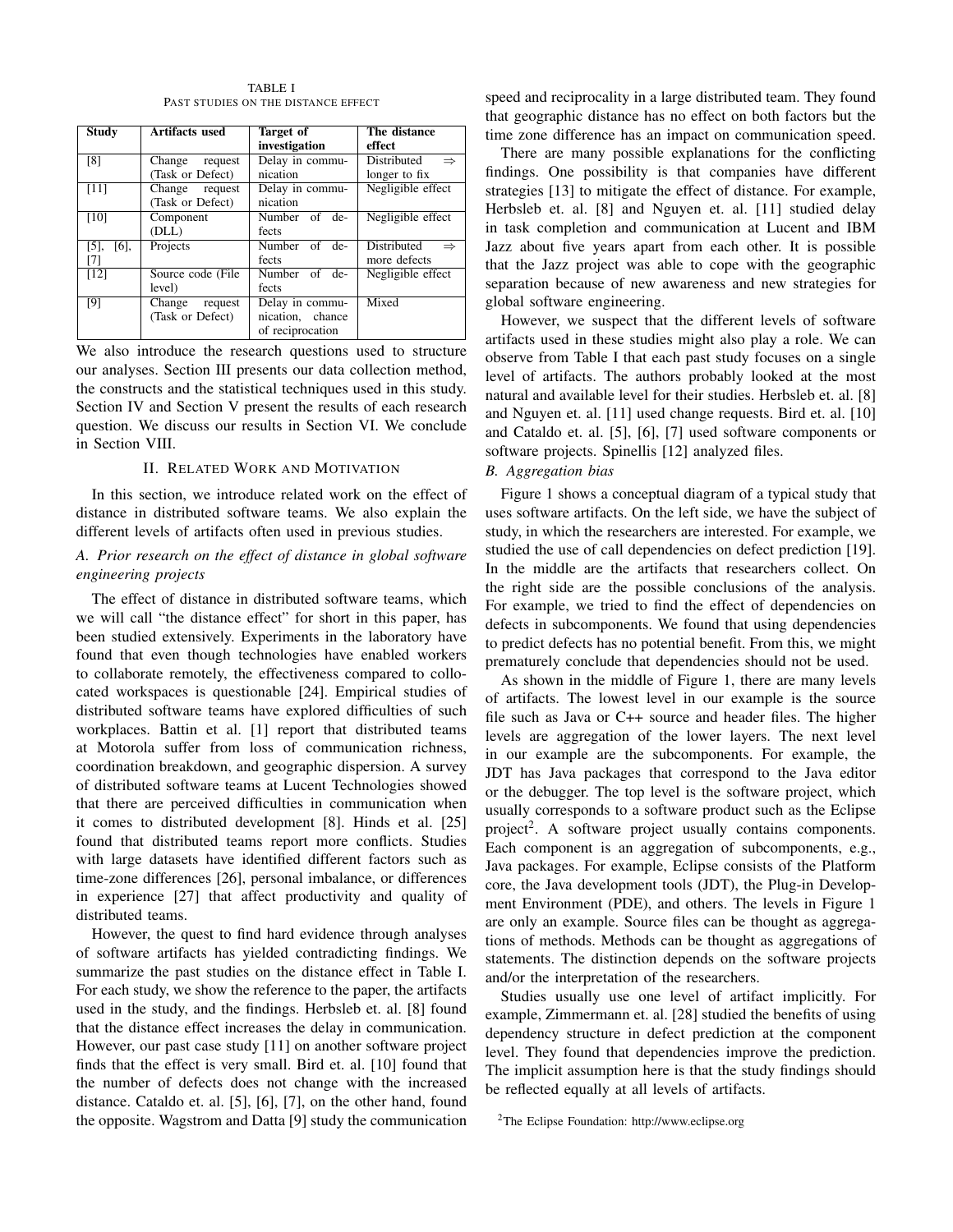

Fig. 1. A simplified view of studies that use software artifacts.

However, researchers have been showing evidences of various types of bias in software artifacts that can cause contradicting findings in studies: erroneous tags [14], [18], missing links [16], [18], [22], incompleteness [15], or aggregation bias [17], [19], [20], [21]. We suspect that a particular kind of bias, which we call aggregation bias, is the cause of the contradicting findings on the distance effect. Aggregation bias happens when one evaluates the same hypothesis using a software artifact (e.g., Java classes) and aggregation of those artifacts (e.g., Java packages), and the findings contradict. Empirical evidence of aggregation bias is reported in many studies [17], [19], [20], [21].

In our previous study, we came across evidence of aggregation bias in defect prediction. We replicated Zimmermann et. al.'s study on using social network analysis metrics to predict defects [28]. Our replication study [19] used two levels of artifacts. We found that the original findings hold at the file level (path 1 on Figure 1) but not at the subcomponent level (path 2 on Figure 1). Kamei et. al. [17] also found the same contradicting findings at Java file and package levels using other metrics for defect prediction. Posnett et. al. [20], [21] found that, in defect prediction, analyzing different level of artifacts yield different findings. More recent results on defect prediction also found different accuracies on different level of artifacts [29].

## *C. Research Questions*

Similar to defect prediction, it is possible that the different levels of artifacts are also the reason why we see conflicting findings on the distance effect. Hence, in this study, we study the distance effect in one global software project at two different levels of artifact: source files and components. If the distance effect exists at both levels, we can confirm the findings of Herbsleb et. al. [8] and Cataldo et al. [5], [6], [7]. If the distance effect does not exist at neither levels, we can confirm the findings of our previous study [11] and Bird et. al. [10]'s. If the distance effect exists at one level but not at the other, the conflicting evidence is probably caused by the different levels of artifacts.

To guide our research, we address the following research questions:

- RQ1: Does the distance effect exist at the source file level?
- RQ2: Does the distance effect exist at the component level?

We answer these research questions in Section IV and Section V, respectively.

# III. METHODOLOGY

This section discusses our data collection technique. We will also introduce the research constructs for distance and quality. Finally, we explain the statistical analyses that we will use.

# *A. Data Collection*

In order to study the distance effect, we need to study a large distributed development project. We choose IBM Rational's Jazz project. The Jazz project aims to build a development environment that tightly integrates programming, communication, and project management. The project development involves about 200 project members on 16 different sites that are located in the USA, Canada, and Europe. The team follows an agile development methodology. Each iteration takes about 8-12 weeks and may result in one or two deliveries, either in the middle and/or at the end of the iteration. We have access to data of five iterations, which span about 14 months from 2007 to 2008.

What is unique about the Jazz project is that the project maintains a very clean repository of artifacts, since it is also the team's product. The artifacts are linked properly, i.e., we can connect developers, whose work locations are known, to the files they modified. All the artifacts are also marked properly. Hence, we can distinguish if a code change is a bug fix or an enhancement. We may be able to use heuristics to mine the same information from open-source projects. However, the errors of the heuristics might introduce linkage biases [16], [18], which we want to avoid in this study.

There are 47,669 work items in the repository. We perform three filtering steps to eliminate invalid artifacts from our study. First, we remove work items that were not resolved by a change to the code. A large part of these work items are the result of migrating from a legacy system where the system was developed initially. Second, we remove all the non-source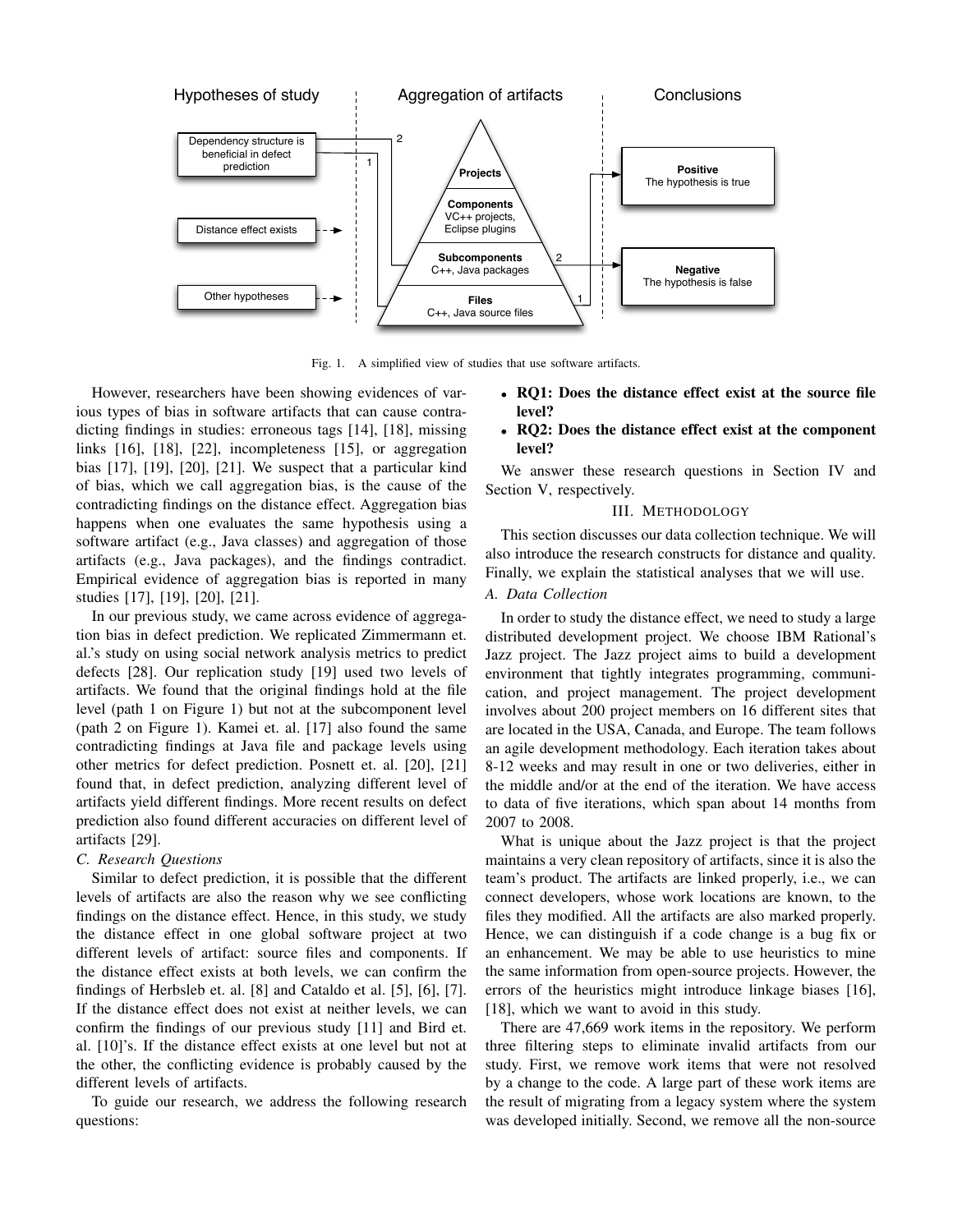related files such as machine generated, build, or configuration files. Third, there are cases when a developer has to fix a defect he/she found, but for which no work item exists yet. Typically, he/she would perform the fix first. Then he/she creates a work item for it. Otherwise, he/she cannot check in the code. In that case, the resolution time of the work item does not reflect the actual resolution time of the defect. It will only be a few minutes. So, we exclude these work items from our analysis by removing work items that (a) have only one contributor, i.e., authors, subscribers, or commenters; and (b) are closed within one hour. After these three steps, we have 15,924 work items that are valid for our study.

The cleaned data contains 21,434 source files in 88 components. We divide the artifacts into two categories [30]: distributed and collocated. At the file level, the categories are determined by the number of separate work sites, from which team members have modified the file across time. If the contributors of a file are from more than one site, the file is a distributed source file. If all contributors are from the same location, it is a collocated file. There are 1,856 distributed files and 19,578 collocated files. We use a similar classification for components. The number of distributed and collocated components are 31 and 57 respectively.

# *B. Measures of Software Productivity and Quality*

Our goal is to determine the effect of distance using software artifacts. As in previous studies [10], [5], [6], [7], [8], [31], [28], we define the following two constructs as measures of software productivity and quality: resolution time and defect count.

*1) Resolution time:* The resolution time is the time to fix a defect or to implement an enhancement. When a defect is discovered or an enhancement is planned, a work item is created. When the defect is fixed or the enhancement is implemented, the work item will be closed. Similar to Herbsleb et. al. [8], we take the difference between the two timestamps as the resolution time. Following the ITLT V3 standard [32], the resolution time of a component is calculated as the average resolution time of all defects and enhancements in that component. The resolution time of a source file is the average resolution time of all defects and enhancements that modified the source file. The smaller the resolution time, the more defects and enhancements can be completed in a shorter time, thus, the higher the productivity. We note that the studied work items were worked on and completed within the studied five milestones. Since, unlike other datasets, the work items only rarely are de-prioritized and moved from one iteration to another, the resolution time is a good estimate of the time required to complete the work item.

*2) Defect count:* The defect count of a source file or a component is the number of defects that is associated with the file or the component. We only count the number of work items, associated with the artifacts, that are marked as a defect. The higher the count, the more defect-prone the file or component is. Software quality studies usually use the defect count as construct for software quality [31], [28]. Bird et. al. [10] and Cataldo et. al. [5], [6], [7] used defect count on software components in their studies on the distance effect.

## *C. Confounding factors*

To study the existence of the distance effect, we compare the aforementioned measures between distributed and collocated artifacts. However, the cause of the differences may not be the distance. It is possible that distributed or collocated artifacts share a common property that makes them harder to patch and more prone to defects. If this is the case, the relationship between distance and software productivity and quality is just spurious. Thus we have to eliminate plausible confounding factors.

Based on prior research [33], [34], [35], [10], we identify three possible confounding factors: the number of changes, the code size, and the team size. Change typically introduces new bugs [33], [34]. Perhaps distributed or collocated artifacts are changed more often than the other. Furthermore, the larger the files, the higher the number of lines of code they contain. If defect density is distributed evenly per lines of code, then larger artifacts are more prone to defects [35]. Finally, components developed by a larger team are more subjective to defects [10] since the more developers, the higher the possibility of defect occurrences, independent of whether or not they are distributed.

# *D. Statistical Analyses*

Table II summarizes the statistical analyses that we use to answer RQ1 and RQ2. There are two levels of artifacts: source file and component. For each level, we perform: 1) a straight comparison on the quality measures between distributed and collocated artifacts; 2) comparison that is controlled for confounding factors, one at a time. The controlled comparison will tell if the difference in the straight comparison is indeed caused by the distance effect or by the confounding factor; and 3) a multivariate analysis is used to validate the results of the controlled comparisons, by controlling for all confounding factors at once.

*1) Comparison of distributions:* To compare resolution time and defect count between distributed and collocated artifacts, we use box plots and the Mann-Whitney-Wilcoxon (MWW) test [36].

Box plots are commonly used in exploratory data analysis. The middle line of the plot represents the  $50<sup>th</sup>$  percentile, which is the median of all values. The box represents the  $25<sup>th</sup>$  and the  $75<sup>th</sup>$  percentile. The whiskers show the minimum and the maximum observations, excluding outliers. We can compare the quality measures between distributed and collocated artifacts by comparing the box plot side by side. For confidentiality reasons, we will not display the linear scale on the y-axis. This, however, should not affect our result since we are only interested in the comparison between distributed and collocated artifacts.

Observations on the box plots alone can be deceiving. Hence, we need a statistical test that can tell us if the difference is statistically significant. Since both resolution time and defect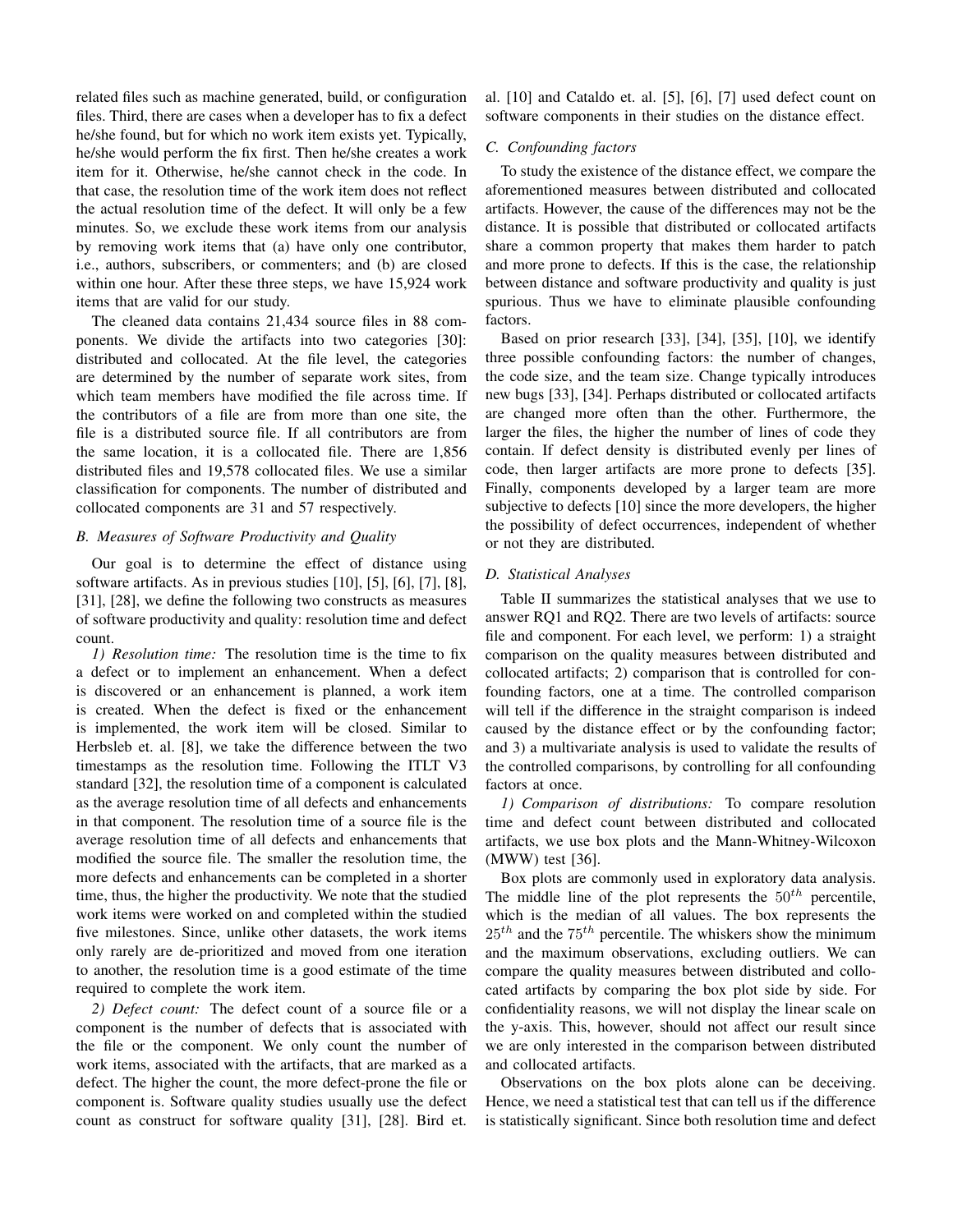

Fig. 2. Example of a multivariate analysis. In a), most of the variance is explained by the distance effect. The confounding factor, i.e., the number of changes has only a small effect. So, the distance effect is the main factor. In b), the confounding factor is the main factor.

counts are not normally distributed, we use the non-parametric MWW test [36]. The null hypothesis of the MWW test is that there is no difference between the two groups. We pick a common level of significance of  $\alpha = 0.05$ . If the test outputs a  $p$  value smaller than 0.05, we reject the null hypothesis, which means that there is most likely a significant difference between the two groups.

*2) Controlled comparisons:* At each level of analysis, we will first compare the distributed and collocated artifacts' quality measures. If the difference is significant, we can say that the distance effect exists. Then, for each possible confounding factor, we perform a controlled comparison. We apply equal frequency discretization on the confounding factor, i.e., we divide the artifacts into equal-size classes according to the confounding factor (e.g., the 50% classes with many changes and 50% classes with few changes). Then, we compare the difference of quality between the distributed and the collocated artifacts within each class. This way, the effect of the confounding factor is minimized. If the difference still exists within the classes, we can say that distance has a major effect on software productivity and quality. Otherwise, the confounding factor plays a major role instead.

*3) Multivariate Analysis:* To confirm the results of the comparisons by controlling for all confounding factors at once, we use multivariate analysis. For this analysis, we build generalized linear models (GLM) that predict the quality measures using the distance measure and the confounding factors. For each model, we add one factor after the other. At each state, we compute the statistical deviance of the model from a null model. The higher the deviance explained, the more the model explains the variance in the quality constructs. Instead of reporting the models's results separately, which would be hard to read, we create a visualization of all the models together. Using the visualization, we can observe the increase in deviance explained after each state to judge whether the distance measure or one of the confounding factors contributes the most to the variance in the quality construct.

Figure 2 shows two examples of the multivariate analysis

used in this study. Figure 2a is an example where the distance effect is the main factor. Figure 2b is an example where the confounding factor is the main factor. The graph is a summary of all the models in the analysis. Each path from the first node to the last node corresponds to a model. The nodes show the deviance explained at each step of the construction. The first node is the null model, so the deviance explained is 0%. The last node is the full model when all the factors are used, so the deviance explained is the maximum we can get from all the factors (22%). The arrows show which factor is applied at each step. For example, in the upper path, we first add the distance measure (the solid red arrow), then the confounding factor (the dashed black arrow). We do the opposite for the lower path.

In Figure 2a, when we add the distance measure into the model (on the upper path), the deviance explained (20%) increases to almost the maximum (22%). Adding the confounding factor only increases by 2%. On the lower path, when we add the confounding factor first, the deviance explained only increases by 4%. The distance measure contributes to the remaining deviance. Hence, for the example in Figure 2a, the distance measure is the main contributor to variance in the quality construct. Figure 2b shows the opposite situation when the confounding factor is the main factor.

To construct the GLMs for resolution time, we first have to determine the probability distribution and link function [37]. We try to fit both the resolution time and the defect counts using different probability distributions, i.e., Binomial, Gaussian, Inverse Gaussian, Poisson, and Gamma. As in Cataldo et. al.'s study [6], we found that the Binomial distribution fits best. To determine the link function, we build GLMs using the Binomial distribution with different link functions, i.e., logistic, normal, complementary log-log, and Cauchy. We compute the Akaike information criterion (AIC) for each GLM. The lower the AIC, the fitter the model [37]. The result shows that the Cauchy link function works best.

For confidentiality reasons, we scale the maximum deviance explained to 100% of the full model. For example, if the deviance explained is 30% for the full model and 10% for an intermediate state, we will display 100% and 33% respectively on the graph. This scaling does not affect our result since we are only interested in comparing the relative differences in the deviance explained.

# IV. RQ1: DOES THE DISTANCE EFFECT EXIST AT THE SOURCE FILE LEVEL?

In this section, we determine if distance has an impact on quality of source files by applying the analyses described in Section III-D.

#### *A. Comparing distributed and collocated files*

Figure 3 shows the box plots of response time and defect counts of distributed and collocated files. Figure 3a compares the resolution time between distributed and collocated source files for both defects and enhancements. We observe that the box plot of the distributed source file is higher. This means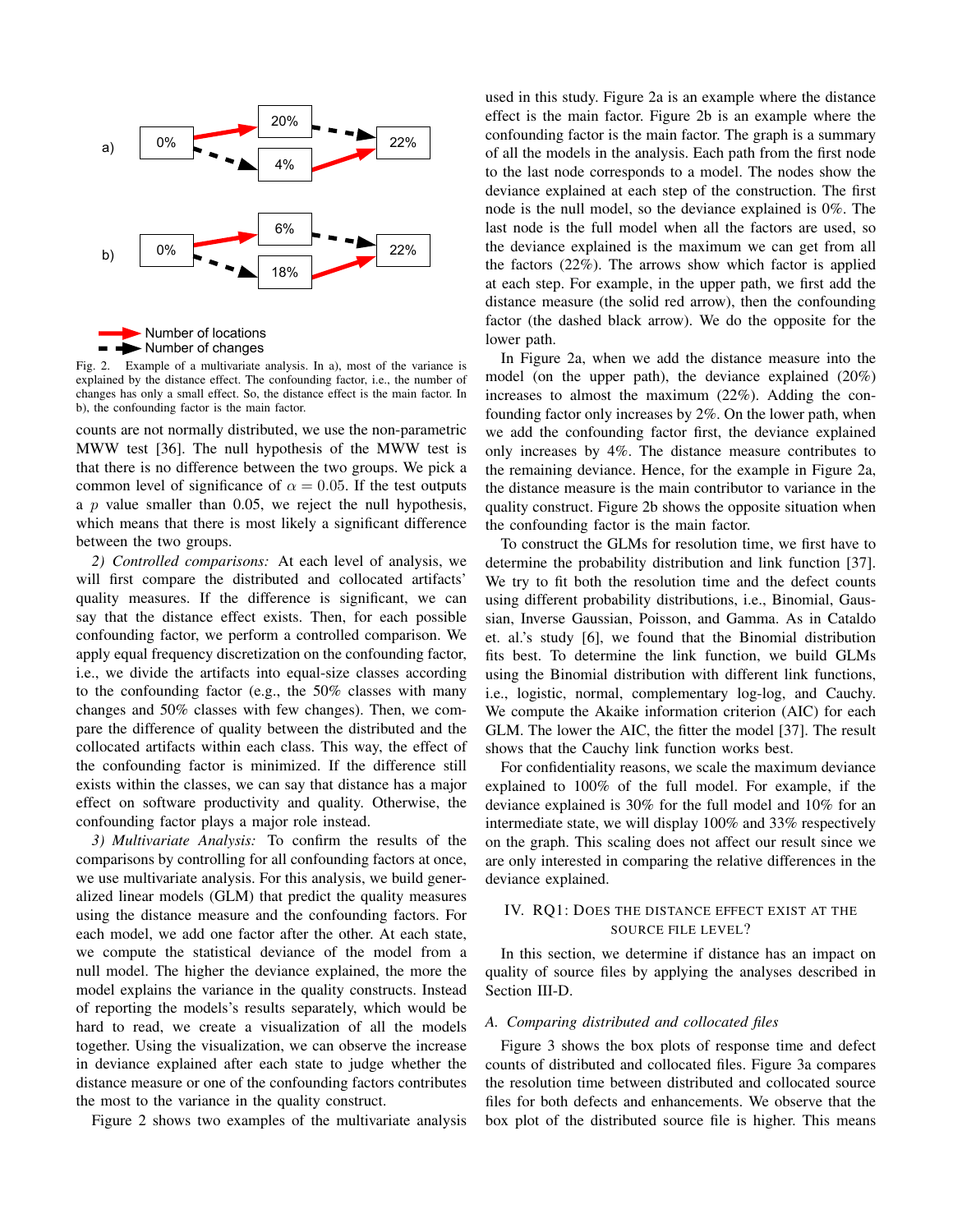| TABLE II        |  |  |  |
|-----------------|--|--|--|
| <b>ANALYSES</b> |  |  |  |

| Level     | <b>Different</b> | <b>Construct</b>          | <b>Description</b>    |
|-----------|------------------|---------------------------|-----------------------|
|           | <b>Analysis</b>  |                           |                       |
| File      |                  | Resolution<br>time        | Distributed vs Collo- |
|           |                  | and defect count          | cated                 |
|           | Comparison       | Resolution time           | Controlled for size   |
|           |                  |                           | Controlled for change |
|           | Multivariate     | Resolution time           | Compare effect of     |
|           | Analysis         |                           | size, change,<br>and  |
|           |                  |                           | distance              |
| Component | Comparison       | <b>Resolution</b><br>time | Distributed vs Collo- |
|           |                  | and defect count          | cated                 |
|           |                  | Defect count*             | Controlled for size   |
|           |                  |                           | Controlled for number |
|           |                  |                           | of people             |
|           | Multivariate     | Defect count*             | Compare effect<br>of  |
|           | Analysis         |                           | size, people,<br>and  |
|           |                  |                           | distance              |

(\*) The resolution time comparison is not statistically significant so checking for confounding factors is not required.



Fig. 3. Comparing the quality between distributed and collocated source files. Resolution time is measured in hours. For confidentiality reasons, we do not display the linear scale on the y-axis of the box plots.

that distributed source files take longer to patch. The MWW test confirms that the difference is statistically significant  $(p < 0.05)$ . We print the p value at the top of each box plot. Figure 3b compares the resolution time of only defects, whereas Figure 3c compares the resolution time of only enhancements. In both cases, distributed source files take longer to patch. The difference is clearer for defects compared to the enhancements. Similarly, Figure 3d shows that distributed files usually contain more defects than collocated files do. We note that the number of files in Figure 3b and Figure 3c do not add up to the number in Figure 3a because there are files that are modified by both defects and enhancements.

## *B. Comparing quality with controlled confounding factors*

For source files, the two major confounding factors are the number of changes to the code and the code size. The third factor, the team size is only applicable for components. To control for the two confounding factors, we compare the resolution time of distributed and collocated files across evenly distributed classes of number of code changes and code size. If each class exhibits similar differences between the distributed and collocated files as in the straight comparison, we can safely rule out the factor. Otherwise, the confounding factor might be the main factor instead.

Figure 4 shows the box plots of the distributed and collocated files when controlling for the number of changes. We apply equal frequency discretization on the number of changes, i.e., we divide the number of changes into five classes of equal size, each containing 20% of the data. The first one has the smallest number of changes (2 changes). The fifth one has the largest number of changes (10 to 37). The triplet on top of the box plot indicates the minimum, the median, and the maximum number of changes in that class. We calculate the p value of the MWW test between resolution time of distributed and collocated files within each class. We show the  $p$  value at the top of each box plot. Interestingly, when the number of changes is small, the collocated files take longer to patch, contradictory to the straight comparison. In the third category, the difference is not statistically significant ( $p > 0.05$ ). In the remaining categories, distributed files take longer to patch. The differences are statistically significant ( $p < 0.05$ ).

Figure 5 shows box plots of the distributed and collocated files when controlling for code size. Similarly, we divide source files into six classes of equal size according to the code size. The first one has the smallest files; the sixth one has the largest files. We also print the  $p$  value of the MWW test at the top of each box plot. Interestingly, when the size is very small or very large, there is no difference in resolution time between distributed and collocated files ( $p > 0.05$ ). However, in the size categories in between, distributed files take longer to patch.

Judging by the differences found in both controlled comparisons, we can say that the number of changes plays some role in the difference observed in the straight comparison. For source files with only two changes, collocated files take longer than distributed files, which is contradictory to the straight comparison. The effect of code size, on the other hand, is much smaller. Although the smallest and the largest files exhibit no statistically significant difference in resolution time, the box plots show that the distributed files still take slightly longer to patch. We confirm the role of the two confounding factors using a multivariate analysis in the next subsection.

# *C. Multivariate analysis*

Figure 6 shows the results of the multivariate analysis (see Section III-D) on the resolution time of source files. For each source file, we consider three possible factors that can affect the resolution time: distance measure, code size, and number of changes. Distance measure is the number of development locations. It represents the distance effect in our analysis, while size and change are the two confounding factors.

The result of this analysis confirms the results of the controlled comparison in the previous subsection. The distance measure has a significant effect on resolution time (71%) by itself. Number of changes also has a significant effect (55%). Size, on the other hand, has a much smaller effect  $(12\%)$ . Hence, the major confounding factor is the number of changes.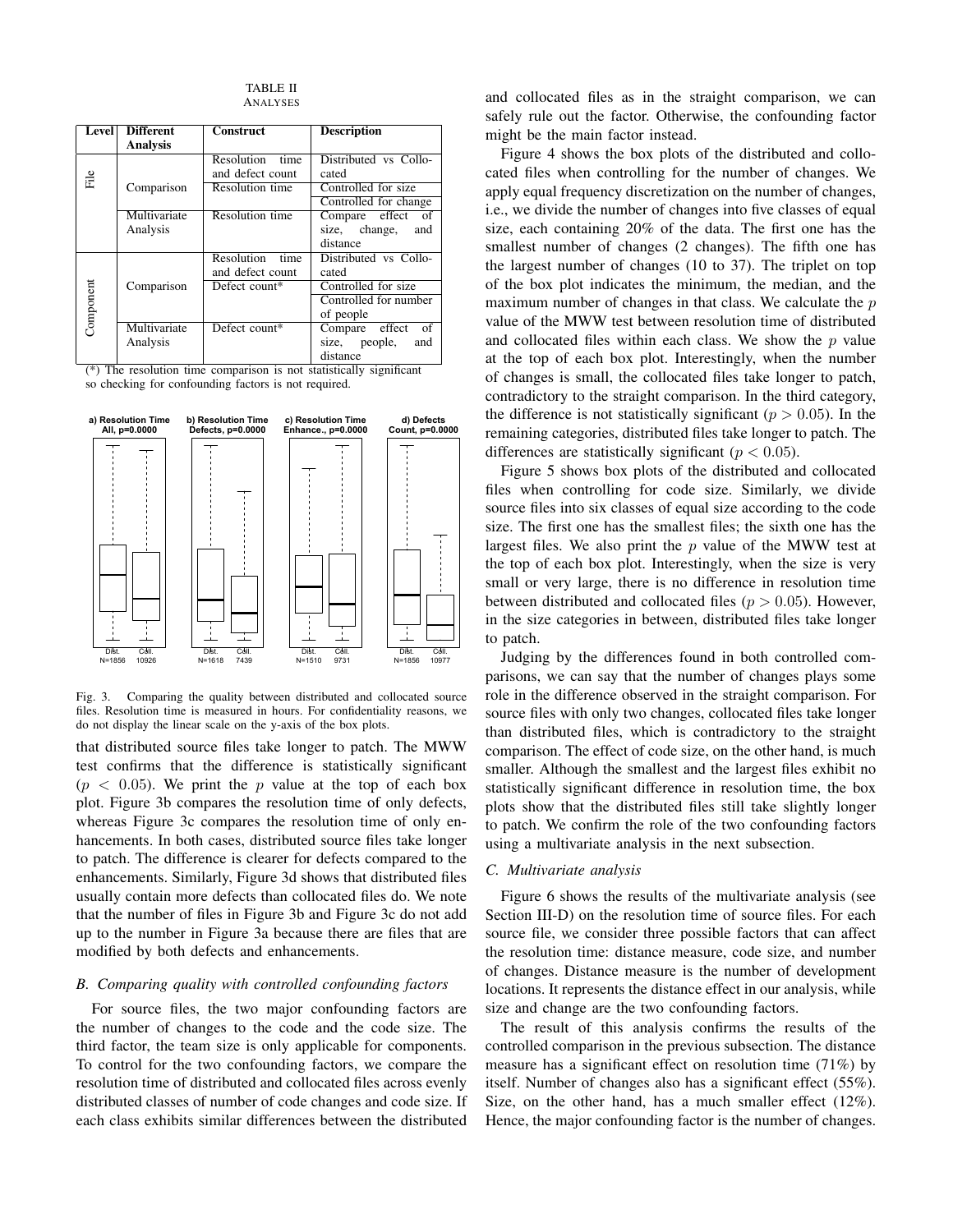

Fig. 4. Comparing the resolution time of distributed and collocated source files controlled by the number of changes.



Fig. 5. Comparing the resolution time of distributed and collocated source files controlled by the size of the files.



Fig. 6. Multivariate analysis for resolution time of source code files. The distance measure is the number of team locations where the file has been modified (the solid red arrows). The confounding factors are the size of the code (the dashed dotted black arrows) and the number of changes to the code (the dashed blue arrows). For confidentiality reasons, we scale the deviance explained to 100% of the full model.

To compare the effect of distance and the effect of the number of changes, we look at the dashed blue, solid red, then dashed dotted black path. When we add the number of changes to

the model (the dashed blue arrow), the deviance explained increases to 55%. Then, when we add the distance measure (the solid red arrow), the deviance explained almost doubles to 99%, which is an additional increase of 44% on top of the 55%. This means that the distance measure contributes to the model as much as the number of changes.

#### *D. Conclusion*

The combined results show that the distance effect negatively impacts the quality of source files. We arrive at this conclusion due to three reasons. The first reason is that the resolution time of distributed files is longer than that of collocated files, based on the straight comparison (Section IV-A). Second, when we perform the comparison controlling for the confounding factors, distributed files are still taking longer to patch in the majority of cases (Section IV-B). This means that the distance effect must have a significant impact on the delay in resolution time. Thirdly, our multivariate analysis confirms the results of the controlled comparisons (Section IV-B). The analysis shows that the distance effect has a larger impact than the two confounding factors.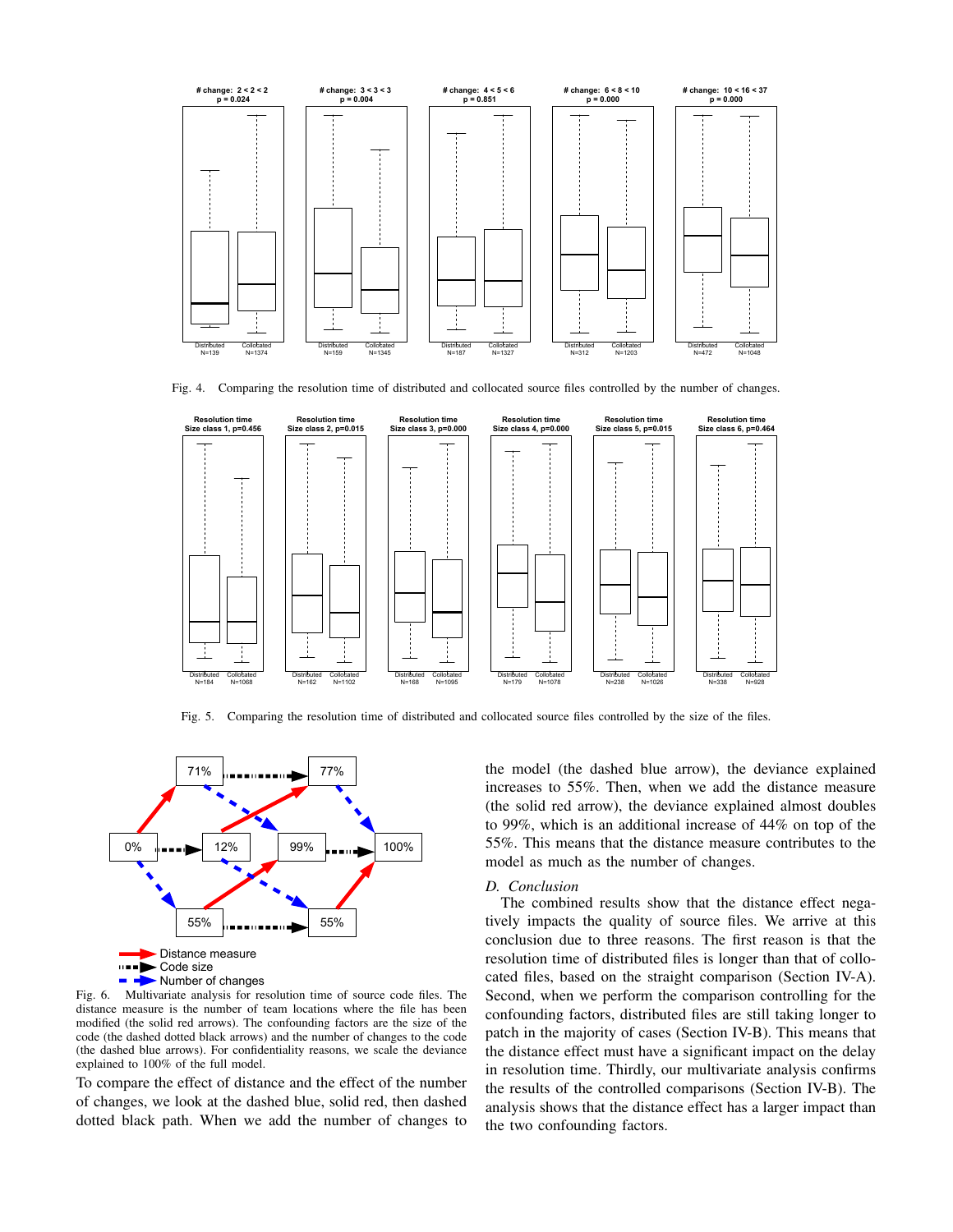

Fig. 7. Comparing the quality of distributed and collocated components. The resolution time of a component is measured in hours.

## V. RQ2: DOES THE DISTANCE EFFECT EXIST AT THE COMPONENT LEVEL?

In this section, we determine if distance also has an impact on quality of components. Similar to RQ1, we apply the same analyses as described in Section III-D.

# *A. Comparing distributed and collocated components*

The straight comparison between distributed and collocated components is plotted in Figure 7. Figure 7a shows that the average resolution time of distributed components is higher than that of the collocated components. However, a MWW test shows that the difference is statistically insignificant  $(p > 0.05)$ . Similar observations can be made for defects and tasks by themselves, as shown by Figure 7b and Figure 7c, respectively. It seems that the distance effect does not have a significant influence on resolution time at the component level.

However, the defect count shows the opposite. As we can see in Figure 7d, distributed components contain more defects than collocated components (80 vs 35). This difference is statistically significant ( $p < 0.05$ ). Hence, it is possible that the distance effect has a negative impact on the quality of software components. Thus, the controlled comparisons and the multivariate analysis need to find out if the distance effect is the main factor that influences the defect counts.

# *B. Comparing quality with controlled confounding factors*

We identify two confounding factors that might influence the component's number of defects: code size and team size. The third factor, the number of changes, is not meaningful for this analysis because, by definition, it highly correlates with the number of defects.

Figure 8 compares the defect count between the distributed and collocated components when controlling for the total code size of the component. We divide the components into five classes of equal size according to the code size. The first class has the smallest components, whereas the fifth one has the largest components. We print the  $p$  value of the MWW test at the top of each box plot. Interestingly, except for the components in the third size class, none of the differences in defect count are statistically significant. The third class shows a significant difference, yet the collocated



Fig. 9. Comparing the defect counts of distributed and collocated components



Fig. 10. Multivariate analysis for defect count of components. The distance measure is the number of team members' location (the solid red arrows). The confounding factors are the code size (the dashed dotted back arrows) and team size (the dashed blue arrows).

components have more defects. These results indicate that size is probably a significant confounding factor because the significant difference shown in the straight comparison does not appear within the classes of size.

Figure 9 compares the defect count between distributed and collocated components when controlling for the number of team members. We divide components into four classes of equal size according to the number of contributors. The first class has the lowest number of contributors (2). The fourth has the highest number of contributors (6 to 12). We use four classes instead of five in this case because, if we use five classes, one class does not have any distributed component to compare to. The results show that none of the differences is statistically significant. It means that the number of team members is also a significant confounding factor.

The results of the controlled comparison show that both code size and team size seem to be major confounding factors. Hence, as in RQ1, we perform a multivariate analysis to determine the most influential factor.

## *C. Multivariate analysis*

Figure 10 shows the multivariate analysis (see Section III-D) on the defect count of components. For each component, we consider three possible factors that can affect the defect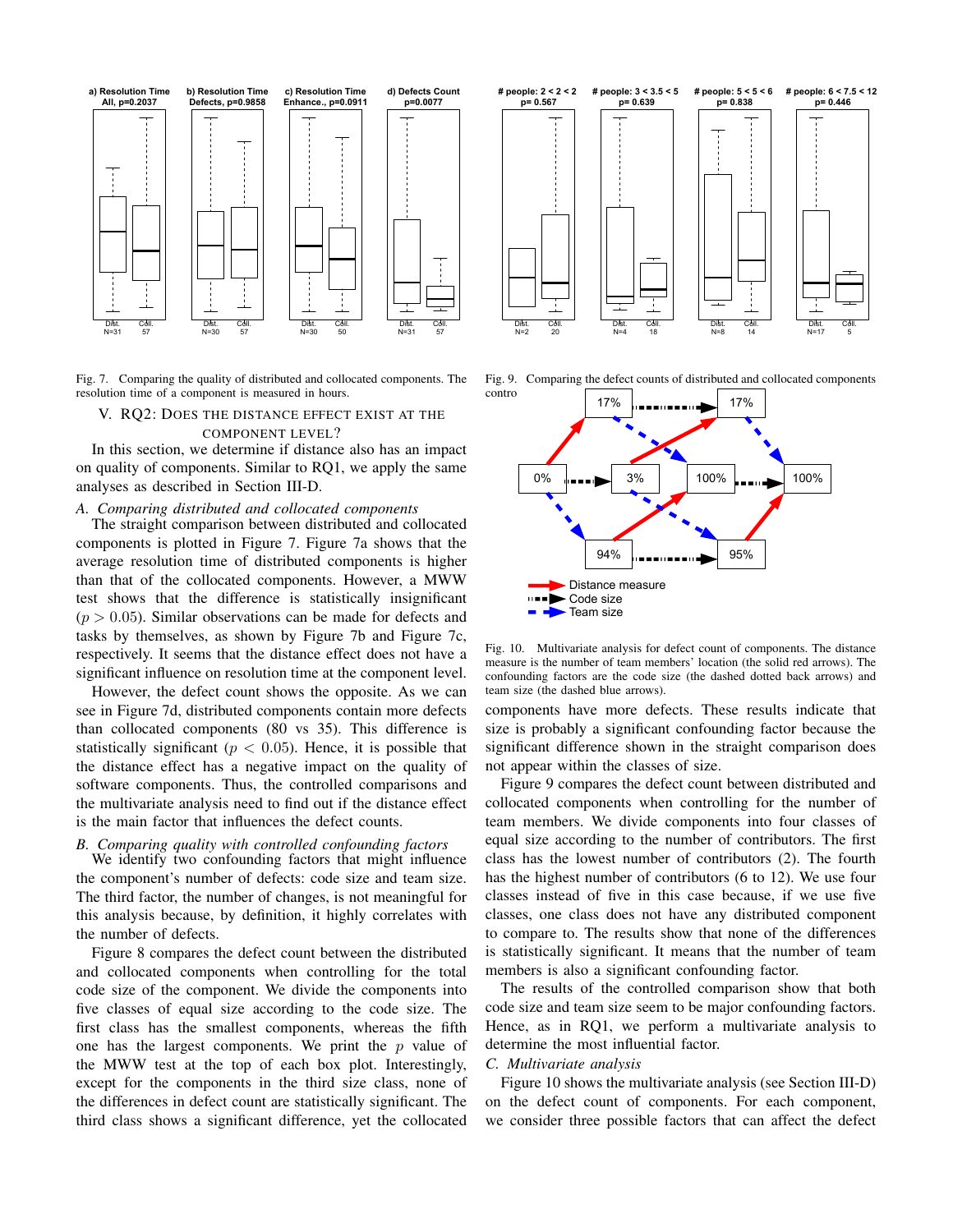

Fig. 8. Comparing the defect counts of distributed and collocated components controlled by the code size of the component.

count: distance measure, code size, and team size. The distance measure is the number of locations. It represents the distance effect in our analysis. Code size and team size, on the other hand, are the two confounding factors.

The result shows that distance has a significant impact on the number of defects (17%). However, the impact of the team size is much larger (94%). The code size does not contribute much. Although team size has a much larger influence, what we want to find out is if the distance effect also contributes to the full model. Hence, we look at the dashed blue, solid red, and then the dashed dotted black path. When we add the distance measure (the solid red arrow) after adding the team size (the dashed blue arrow), the deviance explained increases very little (from 94% to 100%). This implies that most of the distance effect's impact has already been explained by the team size. This means that the difference in defect count between distributed and collocated components is affected mostly by the team size. It is possible that distributed teams simply have more contributors. They were able to locate and fix more defects. So, their components simply have more defects. *D. Conclusion*

Our results support the argument that distance has no significant effect on the quality of software components due to three reasons. The first reason is that there is no significant difference in resolution time between distributed and collocated components in the straight comparison (Section V-A). The second reason is that even when there is a significant difference in defect count between distributed and collocate components in the straight comparison, there is no difference in the controlled comparisons (Section V-B). The third reason is that the multivariate analysis (Section V-B) confirms that even though distance can have a significant impact on the defect count, most of the impact can be explained by the team size.

# VI. DISCUSSION

# *A. Can aggregation bias explain the contradictory findings on the distance effect?*

The findings from our study compared to previous studies (see Table I) are:

- RQ1 (Section IV): The effect of distance can be observed at the file level which confirms the findings from Herbsleb at. el. [8] and Cataldo at. el. [5], [6], [7].
- RQ2 (Section V): The effect of distance cannot be observed at the component level which confirms the findings of Nguyen at. el. [11], Bird at. el. [10], and Spinellis [12].

Since there are strong evidences of aggregation bias in defect prediction [19], [17], [20], [21], we would argue that the results indicate that aggregation bias might play a role in the contradictory findings.

# *B. Why does aggregation bias exist?*

Aggregation bias has been a debate since the early 1950s [23]. There are many examples that demonstrate the causes of aggregation bias in various subjects. For example, Robinson [38] showed that, according to the United States 1930 census, new immigrants are more likely to be illiterate. However, states that have more immigrants are less illiterate. So it would not be logical to make inference about individuals from properties of the aggregate. In the case of immigrant and illiteracy, the cause of aggregation bias is that new immigrants tend to settle in states that have less illiteracy.

Unfortunately, we cannot provide the causes for aggregation bias in our study. One possibility is that the different levels of artifacts represent different socio-psychological processes that are not linearly related. Studies in sociology found that the linkage among units of an organization can cause the system to exhibit effects that are different from that of a collection of individual units [39]. One mechanism of organization linkages is called the "negative feedback loop". When a unit of an organization exhibits a negative effect on the organization, other units compensate. So, even though there is a negative effect at the unit level, at the organization level, there is no negative effect. For our case study, it is possible that the difficulty in making changes to the distributed source files urges the developers to be more efficient in other activities, such as integration testing or planning. Such compensation might have cancelled out the negative effect of distance. So, when we look at the components, there is no noticeable effect.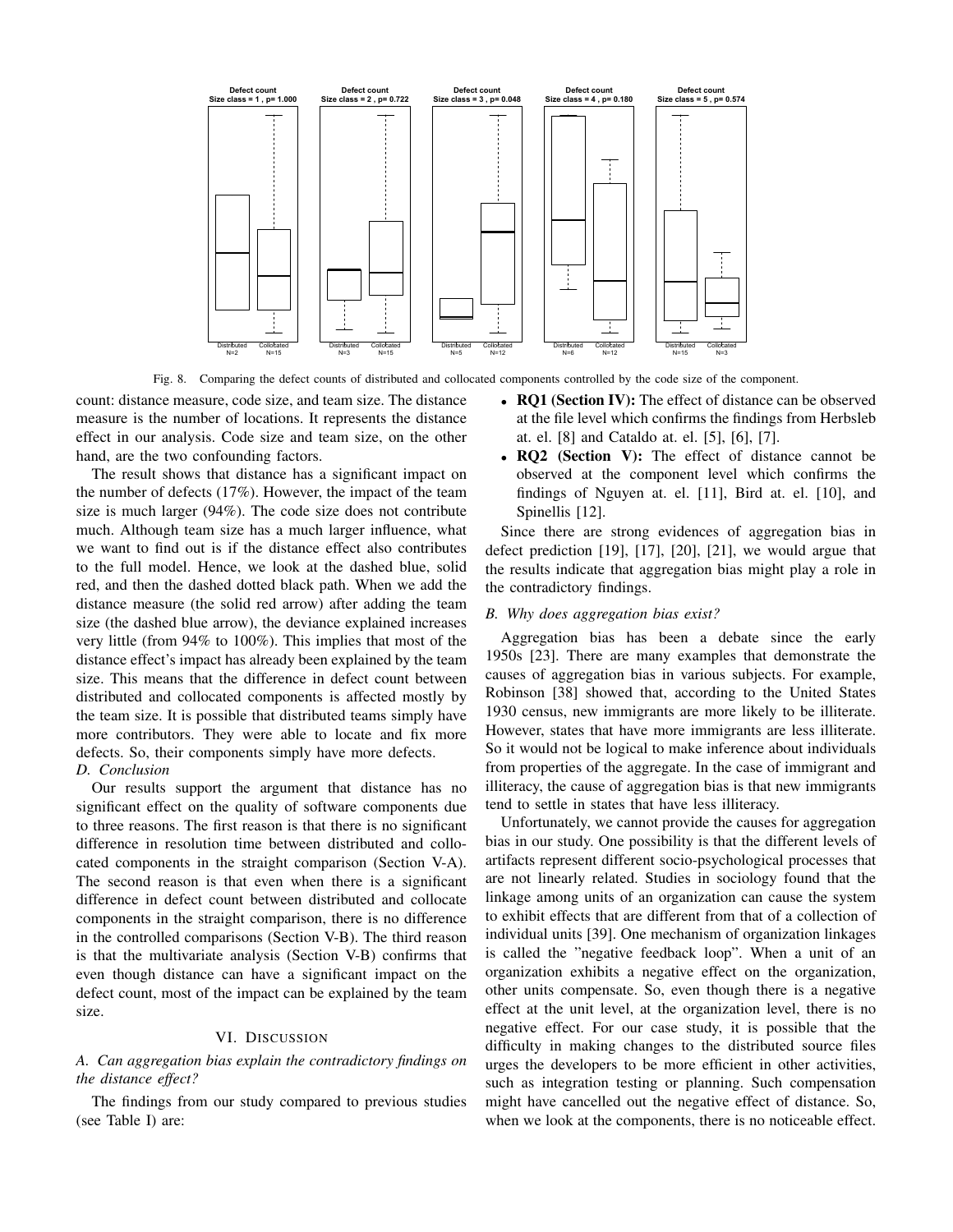## *C. What does this mean for past and future research?*

The existence of aggregation bias poses the following challenge in the use of software artifacts to study software quality and processes: Every software artifact is an aggregation of another one. One would argue that a class file is actually aggregation of the functions in the class. The functions themselves consist of statements. Thus, we cannot even conclude that the distance effect exists in general using just the data from software artifacts in our case study, i.e., the Jazz project.

Because of that challenge, future research should:

Independently verify findings using other research methodology such as surveys, interviews, or ethnography: We were eventually able to talk to the Jazz team members. They did confirm informally that they encounter serious challenges with distributed development. Reallocation of team members was required in some instances. The challenge of distance is also prevalent in industry's sources. For example, one of the Agile Manifesto's principle is: The most efficient and effective method of conveying information to and within a development team is face-to-face conversation [40].

Replicate many of the past studies to see if there are missing results: Many studies that use software artifacts only study a single level of artifacts. So, researchers should be encouraged to conduct replication studies using other artifacts. The fact that a study has established a relationship between a quality construct and properties of certain software artifacts should not discourage other researchers to examine the same relationship using other levels of artifacts. Researchers can also explore other levels of artifacts. For example, recent studies [41], [42], [43] suggested that defect prediction should be done on metrics of a lower level artifact than class file: the change itself.

## VII. THREATS TO VALIDITY

Internal validity. We checked three possible confounding factors: file size, number of changes, and team size. There are, however, other possible confounding factors such as complexity [31] or task dependencies [7].

We use the same distance construct as prior studies: collocated vs distributed. However, there are newer and finer-grain constructs for distance [7], [44] that can also be considered.

The MWW test requires that samples are independent. This is true for components. However, there are work items that deliver changes to both distributed and collocated files. For this reason, we confirmed our findings with a multivariate analysis, which found that distance has a major effect on the resolution time. We also ran an ANOVA analysis on the final model. It shows that both the distance measure and the number of changes are statistically significant, while the code size is not. Hence, we can safely say that the distance effect has a real impact on resolution time of distributed source files.

When there are tests on overlapping data, a stronger level of confidence must be used. In most cases, when we apply multiple MWW tests, the data are not overlap. For example, in the file level comparisons controlling for the number of changes (Figure 4), the files in each class are separated. However, the straight comparison at the file level (Figure 3 a, b, and c) has overlapping data because some files are changed by both defect fixes and enhancements. We apply the Bonferroni correction [37] for these three hypothesis tests. The correction essentially divides the p value of each test by three. The results still hold. All the differences shown on Figure 3 are still statistically significant after the correction.

It is possible that the reason why the differences are significant at the file level but not at the component level is because there are more files than components. To analyze this hypothesis, at the file level, we measure the effect size using Cliff-Delta and we find that our results hold with a non-negligible effect size. At the component level, even if the statistics in Figure 7 were significant, our multivariate analysis on defect count in Figure 10 shows that the team size is a significant confounding factor. The same analysis but on the response time shows a similar pattern. So the sample size is not the reason for the contradictory results at the file level and the component level.

The MWW test is also sensitive to an unbalanced number of data points. It may yield false statistical significant results. There are more collocated than distributed artifacts. So, we rerun the tests in RQ1 where the statistical significant results are important to the finding. This time, we randomly sampled the collocated files so the number is the same as the distributed files. We rerun the tests 50 times to eliminate sampling bias. All the tests show similar results except for the first class of number of changes in Figure 4, which becomes statistically insignificant. This does not affect our conclusion for RQ1.

External validity. This paper is on improving external validity of studies that use software artifacts. There are many studies that confirmed the existence of aggregation bias on defect counts [17], [19], [20], [21]. This study shows that aggregation bias also affects resolution time. It is possible, however, that other software quality metrics might have more resistance to aggregation bias.

## VIII. CONCLUSION

In conclusion, we demonstrate that aggregation bias is a possible explanation for the contradictory findings on the effect of distance on distributed teams. We conduct a study of the same software project using two different levels of artifacts. The findings are different, which calls for special attention to the level of artifacts used in studies of software artifacts.

The finding suggests an extra dimension for external replication of past studies. For example, there are many studies that use different product and process metrics [33], [34], [31], [45] to predict different aspects of software quality. Do these approaches work at all levels of artifacts? Such replication would provide a better understanding of defect prediction models.

#### ACKNOWLEDGMENT

We are grateful to all members of the IBM Jazz project who helped us during the study, in particular, Harold Ossher, Jean-Michel Lemieux, Li-te Cheng, Kate Ehrlich, and Tim Klinger.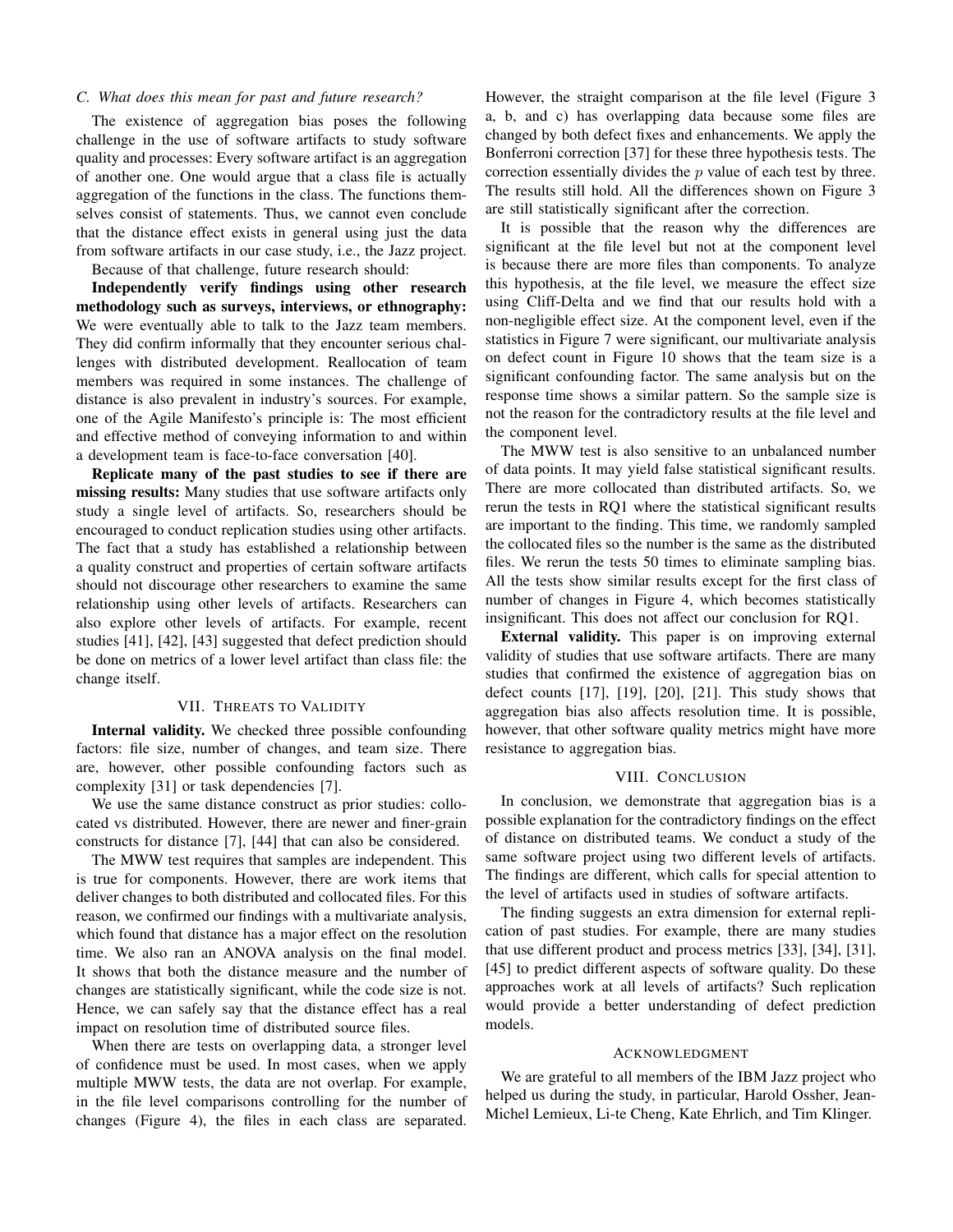#### REFERENCES

- [1] R. D. Battin and R. Crocker, "Leveraging resources in global software development," *IEEE Software*, vol. 18, no. 2, p. 8p, 2001.
- [2] E. Carmel, *Global software teams: collaborating across borders and time zones*. Upper Saddle River, NJ: Prentice Hall PTR, 1999.
- [3] R. E. Grinter, J. D. Herbsleb, and D. E. Perry, "The geography of coordination: dealing with distance in research and development work," in *Proceeding of the International Conference on Supporting Group Work (GROUP)*. ACM, 1999, pp. 306–315.
- [4] R. Prikladnicki, J. L. N. Audy, D. Damian, and T. C. de Oliveira, "Distributed software development: Practices and challenges in different business strategies of offshoring and onshoring," in *Proceeding of the ICGSE*, 2007, pp. 262–274.
- [5] M. Cataldo, "Sources of errors in distributed development projects: implications for collaborative tools," in *Proceeding of the Conference on Computer Supported Cooperative Work (CSCW)*. ACM, 2009, pp. 281–290.
- [6] M. Cataldo and S. Nambiar, "On the relationship between process maturity and geographic distribution: an empirical analysis of their impact on software quality," in *Proceeding of the joint meeting of the European Software Engineering Conference and the Symposium on the Foundations of Software Engineering (ESEC/FSE)*. ACM, 2009.
- [7] ——, "Quality in global software development projects: A closer look at the role of distribution," in *Proceeding of the International Conference on Global Software Engineering (ICGSE)*. IEEE Computer Society, 2009, pp. 163–172.
- [8] J. D. Herbsleb and A. Mockus, "An empirical study of speed and communication in globally distributed software development," *IEEE Transactions on Software Engineering (TSE)*, vol. 29, no. 6, pp. 481– 495, 2003.
- [9] P. Wagstrom and S. Datta, "Does latitude hurt while longitude kills? geographical and temporal separation in a large scale software development project," in *Proceeding of the International Conference on Software Engineering (ICSE)*. ACM, 2014.
- [10] C. Bird, N. Nagappan, P. Devanbu, H. Gall, and B. Murphy, "Does distributed development affect software quality? an empirical case study of windows vista," in *Proceeding of the International Conference on Software Engineering (ICSE)*, 2009.
- [11] T. Nguyen, T. Wolf, and D. Damian, "Global software development and delay: Does distance still matter?" in *Proceeding of the ICGSE*. IEEE Computer Society, 2008, pp. 45–54.
- [12] D. Spinellis, "Global software development in the freebsd project," in *Proceeding of the International Workshop on Global Software Development for the Practitioner (GSD)*. ACM, 2006, pp. 73–79.
- [13] E. Carmel and R. Agarwal, "Tactical approaches for alleviating distance in global software development," *IEEE Software*, vol. 18, no. 2, pp. 22–29, 2001.
- [14] G. Antoniol, K. Ayari, M. D. Penta, F. Khomh, and Y.-G. Guhneuc, "Is it a bug or an enhancement?: a text-based approach to classify change requests," in *Proceeding of the Conference of the Center for Advance Studies on Collaboration Research (CASCON)*. Ontario, Canada: ACM, 2008, pp. 304–318.
- [15] J. Aranda and G. Venolia, "The secret life of bugs: Going past the errors and omissions in software repositories," in *Proceeding of the International Conference on Software Engineering (ICSE)*, Vancouver, BC, 2009.
- [16] C. Bird, A. Bachmann, E. Aune, J. Duffy, A. Bernstein, V. Filkov, and P. Devanbu, "Fair and balanced?: bias in bug-fix datasets," in *Proceeding of the ESEC/FSE*, 2009, pp. 121–130.
- [17] Y. Kamei, S. Matsumoto, A. Monden, K. i. Matsumoto, B. Adams, and A. E. Hassan, "Revisiting common bug prediction findings using effortaware models," in *Proceeding of International Conference on Software Maintenance (ICSM)*, 2010, pp. 1–10.
- [18] T. H. D. Nguyen, B. Adams, and A. E. Hassan, "A case study of bias in bug-fix datasets," in *Proceeding of Working Conference on Reverse Engineering (WCRE)*, Beverly, Massachusetts, 2010.
- [19] ——, "Studying the impact of dependency network measures on software quality," in *Proceeding of the ICSM*, 2010, pp. 1–10.
- [20] D. Posnett, V. Filkov, and P. Devanbu, "Ecological inference in empirical software engineering," in *Proceeding of the International Conference on Automated Software Engineering (ASE)*. IEEE Computer Society, 2011.
- [21] D. Posnett, R. D. Souza, P. Devanbu, and V. Filkov, "Dual ecological measures of focus in software development," in *Proceeding of the International Conference on Software Engineering (ICSE)*. IEEE Press, 2013.
- [22] G. Schermann, M. Brandtner, S. Panichella, P. Leitner, and H. Gall, "Discovering loners and phantoms in commit and issue data," in *Proceeding of the International Conference on Program Comprehension (ICPC)*. IEEE Press, 2015.
- [23] P. A. Jargowsky, "The ecological fallacy," *Encyclopedia of social measurement*, vol. 1, pp. 715–722, 2005.
- [24] G. M. Olson and J. S. Olson, "Distance matters," *Human-Computer Interaction*, vol. 15, no. 2, pp. 139 – 178, 2000.
- [25] P. Hinds and M. Mortensen, "Understanding conflict in geographically distributed teams: An empirical investigation," *Organization Science*, vol. 16, pp. 290–307, 2005.
- [26] J. A. Espinosa, N. Ning, and E. Carmel, "Do gradations of time zone separation make a difference in performance? a first laboratory study," in *Proceeding of the ICGSE*, 2007, pp. 12–22.
- [27] N. Ramasubbu, M. Cataldo, R. K. Balan, and J. D. Herbsleb, "Configuring global software teams: a multi-company analysis of project productivity, quality, and profits," in *Proceeding of the International Conference on Software Engineering (ICSE)*. ACM, 2012, pp. 261– 270.
- [28] T. Zimmermann and N. Nagappan, "Predicting defects using network analysis on dependency graphs," in *Proceeding of the International Conference on Software Engineering (ICSE)*. ACM, 2008, pp. 531–540.
- [29] H. Lu, E. Kocaguneli, and B. Cukic, "Defect prediction between software versions with active learning and dimensionality reduction," in *Proceeding of the International Symposium on Software Reliability Engineering (ISSRE)*, 2014, pp. 312–322.
- [30] J. D. Herbsleb, A. Mockus, T. A. Finholt, and R. E. Grinter, "Distance, dependencies, and delay in a global collaboration," in *Proceeding of the Conference on Computer Supported Cooperative Work (CSCW)*. Philadelphia, Pennsylvania, United States: ACM, 2000, pp. 319–328.
- [31] N. Nagappan, T. Ball, and A. Zeller, "Mining metrics to predict component failures," in *Proceeding of the International Conference on Software Engineering (ICSE)*. ACM, 2006, pp. 452–461.
- [32] Office of Government Commerce, "Information technology infrastructure library (itil v3)," 2007.
- [33] A. E. Hassan, "Predicting faults using the complexity of code changes," in *Proceeding of the International Conference on Software Engineering (ICSE)*. IEEE Computer Society, 2009, pp. 78–88.
- [34] N. Nagappan and T. Ball, "Use of relative code churn measures to predict system defect density," in *Proceeding of the International Conference on Software Engineering (ICSE)*. ACM, 2005, pp. 284–292.
- [35] M. Fowler, *Refactoring: improving the design of existing code*. Boston, MA: Addison-Wesley Longman Publishing Co., Inc., 1999.
- [36] H. B. Mann and D. R. Whitney, "On a test of whether one of two random variables is stochastically larger than the other," *The Annals of Mathematical Statistics*, vol. 18, no. 1, pp. 50–60, 1947.
- [37] J. Rawlings, S. Pantula, and D. Dickey, *Applied regression analysis: a research tool*. Springer, 1998.
- [38] W. S. Robinson, "Ecological correlations and the behavior of individuals," *American Sociological Review*, vol. 15, no. 3, pp. 351–357, 1950.
- [39] P. Goodman, *Missing Organizational Linkages: Tools for Cross-Level Research*. SAGE Publications, 2000.
- [40] K. Beck, M. Beedle, A. van Bennekum, A. Cockburn, W. Cunningham, M. Fowler, J. Grenning, J. Highsmith, A. Hunt, R. Jeffries, J. Kern, B. Marick, R. Martin, S. Mallor, K. Shwaber, and J. Sutherland, "The agile manifesto," Report, 2001.
- [41] A. Tarvo, N. Nagappan, and T. Zimmermann, "Predicting risk of pre-release code changes with checkinmentor," in *Proceeding of the International Symposium on Software Reliability Engineering (ISSRE)*, 2013, pp. 128–137.
- [42] C. Rosen, B. Grawi, and E. Shihab, "Commit guru: analytics and risk prediction of software commits," in *Proceeding of the joint meeting of the European Software Engineering Conference and the Symposium on the Foundations of Software Engineering (ESEC/FSE)*. ACM, 2015, pp. 966–969.
- [43] Y. Kamei, E. Shihab, B. Adams, A. E. Hassan, A. Mockus, A. Sinha, and N. Ubayashi, "A large-scale empirical study of just-in-time quality assurance," *IEEE Transactions on Software Engineering*, vol. 39, no. 6, pp. 757–773, 2013.